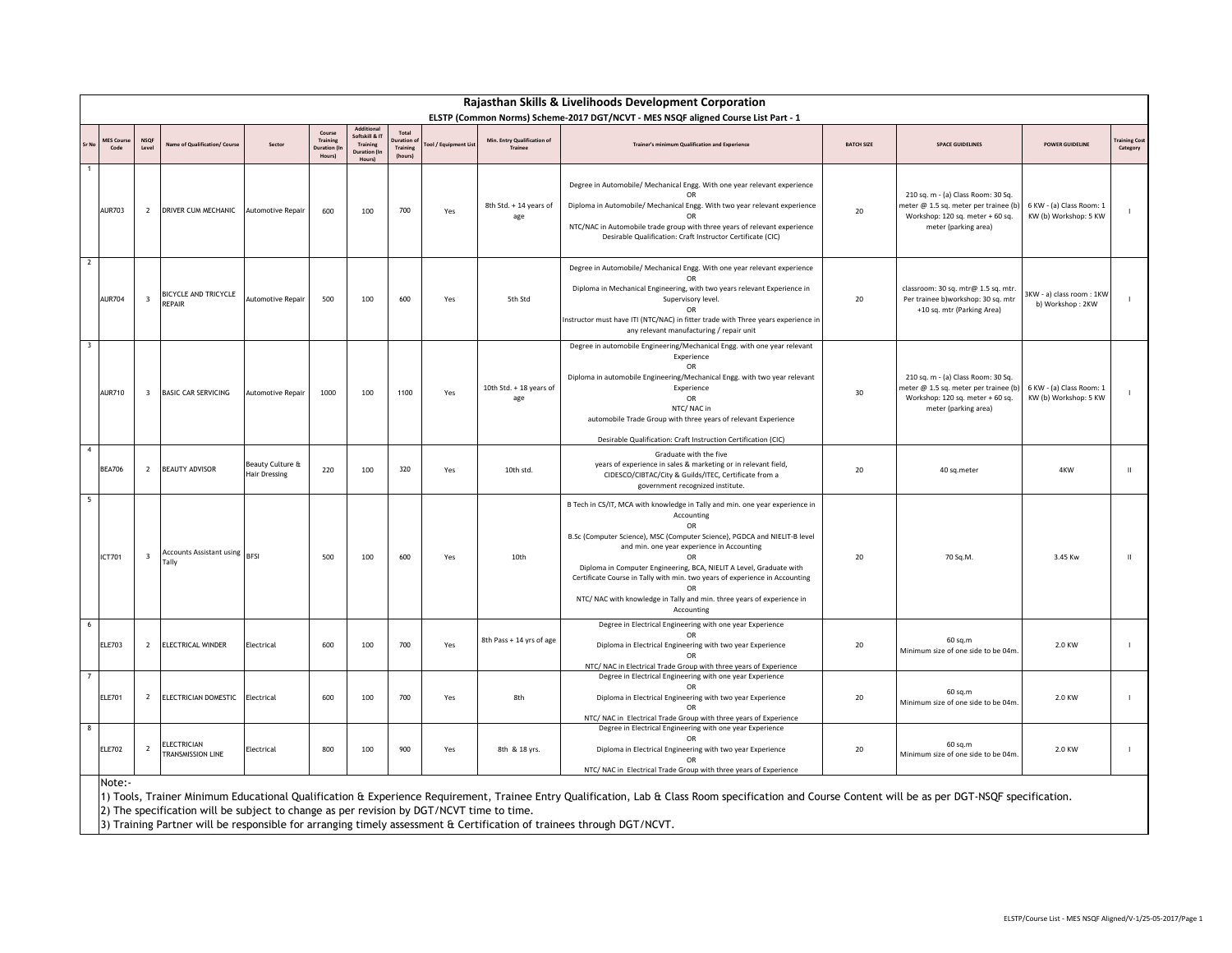|    | <b>MES Cours</b><br>Code | <b>NSQF</b><br>Level    | <b>Vame of Qualification/ Course</b>                                                     | Sector                            | Course<br>Training<br><b>Duration (I)</b><br>Hours) | Additional<br>Softskill & IT<br>Training<br><b>Duration</b> (In<br>Hours) | Total<br>uration o<br><b>Training</b><br>(hours) | ool / Equipment Lis | Min. Entry Qualification of<br>Trainee                                      | Trainer's minimum Qualification and Experienc                                                                                                                                                                                                                                                                                                                                                                                                           | <b>BATCH SIZE</b> | <b>SPACE GUIDELINES</b>                                                                      | <b>POWER GUIDELINE</b> | raining Cos<br>Category |
|----|--------------------------|-------------------------|------------------------------------------------------------------------------------------|-----------------------------------|-----------------------------------------------------|---------------------------------------------------------------------------|--------------------------------------------------|---------------------|-----------------------------------------------------------------------------|---------------------------------------------------------------------------------------------------------------------------------------------------------------------------------------------------------------------------------------------------------------------------------------------------------------------------------------------------------------------------------------------------------------------------------------------------------|-------------------|----------------------------------------------------------------------------------------------|------------------------|-------------------------|
| 9  | <b>ELC707</b>            | $\overline{\mathbf{3}}$ | Operation and<br>maintenance Clinical<br>Equipment                                       | Electronics                       | 200                                                 | 100                                                                       | 300                                              | Yes                 | 8th Pass + 14 yrs of age<br>and Should be able to<br>read and write English | B.E./B.Tech in Electronics with one year<br>experience in the relevant field<br>OR<br>Diploma in Electronics from recognized board of technical education with two<br>years experience in the relevant field.<br>OR<br>NTC/NAC in the trade with three years' experience respectively in the relevant<br>field                                                                                                                                          | 20                | 60 sq.m Minimum size of one side to<br>be 04 m.                                              | 2.0 KW                 |                         |
| 10 | <b>ELC705</b>            | $\overline{\mathbf{3}}$ | OPERATION,<br><b>INSTALLATION AND</b><br>MAINTENANCE OF ECG &<br><b>ICCU INSTRUMENTS</b> | Electronics                       | 200                                                 | 100                                                                       | 300                                              | Yes                 | 8th Pass + 14 yrs of age<br>and Should be able to<br>read and write English | B.E./B.Tech in Electronics / Bio- medical Engg.with one year<br>experience in the relevant field<br>OR<br>Diploma in Electronics/ Bio- medical Engg. from recognized board of technical<br>education with two years experience in the relevant field.<br><b>OR</b><br>NTC/NAC in the trade with three years' experience respectively in the relevant<br>field                                                                                           | 20                | 60 sq.m Minimum size of one side to<br>be 04 m.                                              | 3.5 KW                 |                         |
| 11 | <b>ELC703</b>            | $\overline{\mathbf{3}}$ | Repair & maintenance of<br>Personal electronic<br>devices                                | Electronics                       | 520                                                 | 100                                                                       | 620                                              | Yes                 | 8th                                                                         | B.E./ B.Tech in Electronics / Electronics & Telecommunication/Electronics &<br>Communication with one year experience in the relevant field<br>OR<br>Diploma in Electronics/Electronics &<br>Telecommunication / Electronics & Communication from recognized board of<br>technical education with two years experience in the relevant field.<br>OR<br>NTC/NAC in the relevant trade with three years' experience respectively in the<br>relevant field | 20                | 60 sq.m Minimum size of one side to<br>be 04 m.                                              | 2.0 KW                 |                         |
| 12 | <b>ELC704</b>            | $\overline{\mathbf{3}}$ | OPERATION,<br><b>NSTALLATION AND</b><br>MAINTENANCE OF<br>PHYSIOTHERAPY<br>EQUIPMENT     | Electronics                       | 200                                                 | 100                                                                       | 300                                              | Yes                 | 8th Pass + 14 yrs of age<br>and Should be able to<br>read and write English | B.E./B.Tech in Electronics with one year<br>experience in the relevant field<br><b>OR</b><br>Diploma in Electronics from recognized board of technical education with two<br>years experience in the relevant field.<br><b>OR</b><br>NTC/NAC in the trade with three years' experience respectively in the relevant<br>field                                                                                                                            | 20                | 60 sq.m Minimum size of one side to<br>be 04 m.                                              | 2.0 KW                 |                         |
| 13 | <b>ELC706</b>            | $\overline{\mathbf{3}}$ | <b>OPERATION AND</b><br>MAINTENANCE OF X-RAY<br>MACHINE & DARKROOM<br>ASSISTANCE         | Electronics                       | 240                                                 | 100                                                                       | 340                                              | Yes                 | 8th Pass + 14 yrs of age<br>and Should be able to<br>read and write English | B.E./B.Tech in Electronics/Bio- Medical Engg. with one year experience in the<br>relevant field<br>OR<br>Diploma in Electronics/Bio-medical Engg. from recognized board of technical<br>education with two years experience in the relevant field.<br><b>OR</b><br>NTC/NAC in the trade with three years' experience respectively in the relevant<br>field                                                                                              | 20                | 60 sq.m Minimum size of one side to<br>be 04 m.                                              | 8.0KW                  |                         |
| 14 | <b>FAB706</b>            | $\overline{\mathbf{3}}$ | Welder (Repair &<br>Aaintenance)                                                         | Fabrication                       | 500                                                 | 100                                                                       | 600                                              | Yes                 | 8th Pass + 14 yrs of age                                                    | Degree in Mechanical Engineering with one year Experience<br>OR<br>Diploma in Mechanical Engineering with two year Experience<br>OR<br>NTC/ NAC in Welder Trade Group with three years of Experience                                                                                                                                                                                                                                                    | 20                | 80 sq.m<br>Minimum size of one side to be 04m                                                | <b>12 KW</b>           |                         |
| 15 | FAB209                   | $\overline{\mathbf{3}}$ | Sheet Metal Worker<br>(Panels. Cabins & Ducts)                                           | Fabrication                       | 500                                                 | 100                                                                       | 600                                              | Yes                 | 8th                                                                         | Degree in Mechanical Engineering with one year Experience<br>OR<br>Diploma in Mechanical Engineering with two year Experience<br>OR<br>NTC/ NAC in Welder Trade Group with three years of Experience                                                                                                                                                                                                                                                    | 20                | 80 sq.m<br>Minimum size of one side to be 04m.                                               | 4KW                    | <sup>1</sup>            |
| 16 | FPP 621<br>$N$ nter-     | $\overline{\mathbf{3}}$ | FOOD PACKAGING AND<br>ABELLING                                                           | Food Processing &<br>Preservation | 400                                                 | 100                                                                       | 500                                              | Yes                 | 12th standard                                                               | 1. Degree in Food Technology/Packaging Technology with one year experience<br>in relevant field.<br>OR<br>2. Diploma in Food Technology/Packaging Technology with two years experience<br>in relevant field.<br>3. NTC/NAC in Food processing and preservation related trades with 5 year<br>Experience in relevant field.                                                                                                                              | 20                | a. Theory Class Room: 500 sq. ft.<br>b. Demonstration & Practical Class<br>Room: 1600 sq.ft. | 5 KW                   |                         |

Note:-

1) Tools, Trainer Minimum Educational Qualification & Experience Requirement, Trainee Entry Qualification, Lab & Class Room specification and Course Content will be as per DGT-NSQF specification. 2) The specification will be subject to change as per revision by DGT/NCVT time to time.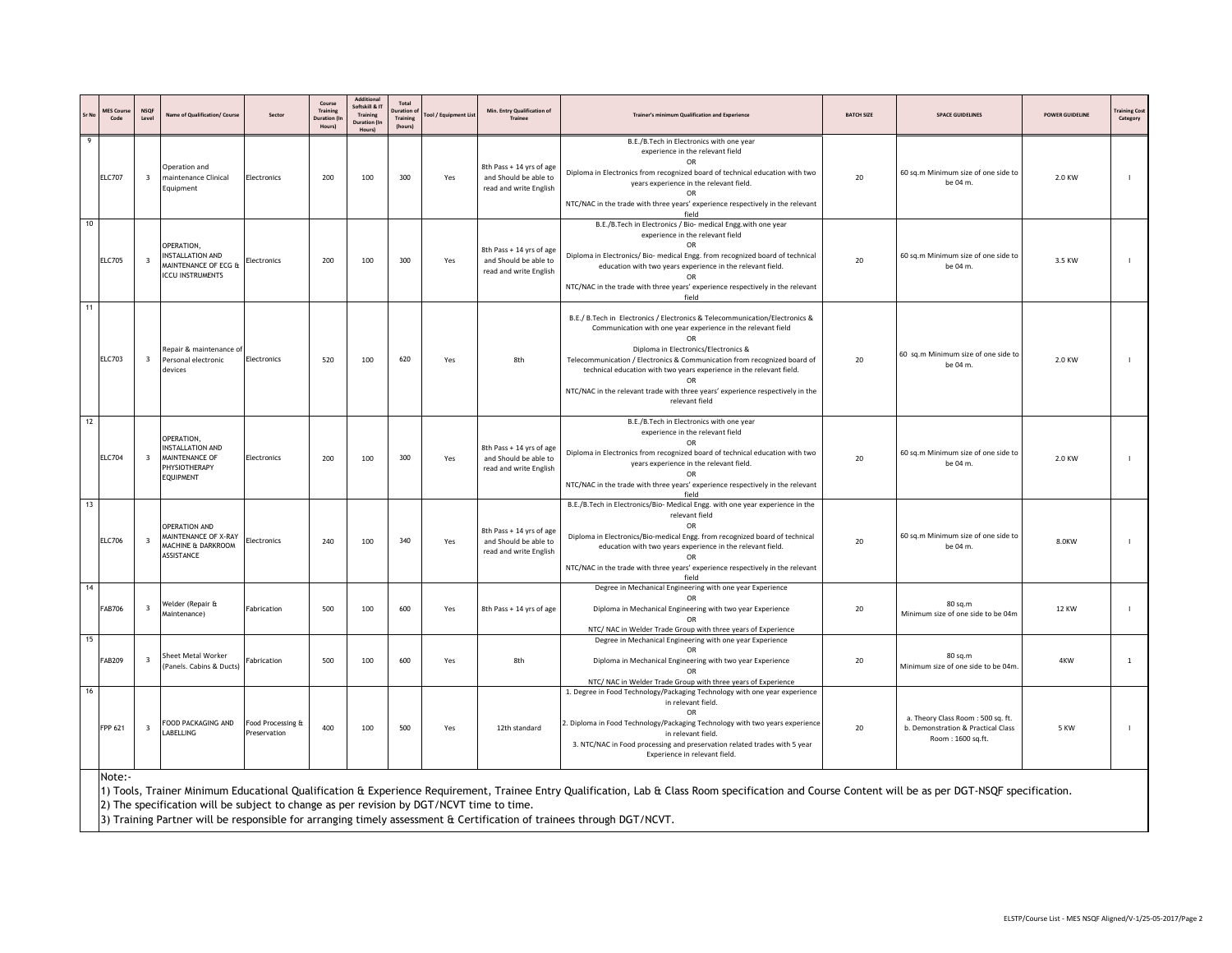|    | <b>MES Cours</b><br>Code | <b>NSOF</b><br>Level    | Vame of Qualification/ Course                                                                                    | Sector                            | Course<br>Training<br>Juration (<br>Hours) | Additional<br>oftskill & IT<br>Training<br><b>Duration (In</b><br>Hours) | Total<br>Duration o<br>Training<br>(hours) | Tool / Equipment List | Min. Entry Qualification of<br>Trainer | Trainer's minimum Qualification and Experience                                                                                                                                                                                                                                                                                                                                                    | <b>BATCH SIZE</b> | <b>SPACE GUIDELINES</b>                                                                                   | <b>POWER GUIDELINE</b> | raining Cos<br>Category |
|----|--------------------------|-------------------------|------------------------------------------------------------------------------------------------------------------|-----------------------------------|--------------------------------------------|--------------------------------------------------------------------------|--------------------------------------------|-----------------------|----------------------------------------|---------------------------------------------------------------------------------------------------------------------------------------------------------------------------------------------------------------------------------------------------------------------------------------------------------------------------------------------------------------------------------------------------|-------------------|-----------------------------------------------------------------------------------------------------------|------------------------|-------------------------|
| 17 | FPP 632                  | $\overline{\mathbf{3}}$ | Manufacturing of<br><b>Extruded Products</b>                                                                     | Food Processing &<br>Preservation | 450                                        | 100                                                                      | 550                                        | Yes                   | 10 Std/ 14 yrs                         | 1. Degree in Food Technology with one year experience in relevant field.<br>OR<br>2. Diploma in Food Technology with two years experience in relevant field.<br>3. NTC/NAC in Food processing and preservation related trades with 5year<br>Experience in relevant field.                                                                                                                         | 20                | a. Theory Class Room: 1000 square<br>feet<br>b. Demonstration & Practical Class<br>Room: 2000 square feet | 7 KW                   | $\blacksquare$          |
| 18 | FPP 611                  | $\overline{\mathbf{3}}$ | PROCESSING AND VALUE<br><b>ADDITION OF</b><br>PLANTATION CROPS                                                   | Food Processing &<br>Preservation | 350                                        | 100                                                                      | 450                                        | Yes                   | 12th standard                          | Diploma in Plantation Crop Processing B.Sc. or M.Sc. in Food Science and<br>Technology (or) B. Tech in Food Engineering<br>Diploma in Food Science and Technology or Food Engineering with special<br>training                                                                                                                                                                                    | 20                | Theory - 300 sq ft, Practical - 1000 sq<br>ft                                                             | 50 kW                  | $\blacksquare$          |
| 19 | FPP 629                  | $\overline{\mathbf{3}}$ | Ready to Eat (RTE),<br>Ready to Cook (RTC) and Food Processing &<br>Ready to Serve (RTS)<br><b>FOOD PRODUCTS</b> | Preservation                      | 400                                        | 100                                                                      | 500                                        | Yes                   | 12th Std/17 yrs                        | Degree in Food Technology with one year experience in relevant field. OR 2.<br>Diploma in Food Technology with two years experience in relevant field. OR 3.<br>NTC/NAC in Fruit and vegetable processing/Preservation of fruits and vegetable<br>with 5 year Experience in relevant field.                                                                                                       | 20                | a. Theory Class Room: 1000 square<br>feet<br>b. Demonstration & Practical Class<br>Room: 2000 square feet | 4 KW                   |                         |
| 20 | FPP 631                  | 3                       | <b>RICE MILLING</b>                                                                                              | Food Processing &<br>Preservation | 400                                        | 100                                                                      | 500                                        | Yes                   | 8th/10th standard/14<br>yrs            | 1. Degree in Food Technology/Post harvesting Technology/Cereal processing<br>Technology with one year experience in relevant field.<br>OR<br>2. Diploma in Food Technology/ Post harvesting Technology/cereal processing<br>technology with two years experience in relevant field.<br>3. NTC/NAC in Food processing and preservation related trades with 5 year<br>Experience in relevant field. | 20                | a. Theory Class Room: 1000 square<br>feet<br>b. Demonstration & Practical Class<br>Room: 2000 square feet | 6 KW                   |                         |
| 21 | <b>IEL701</b>            | 3                       | ELECTRICIAN INDUSTRIAL                                                                                           | ndustrial<br>Electrical           | 700                                        | 100                                                                      | 800                                        | Yes                   | 8th & 14 yrs.                          | Degree in Electrical Engineering with one year Experience<br>Diploma in Electrical Engineering with two year Experience<br>OR<br>NTC/ NAC in Electrical Trade Group with three                                                                                                                                                                                                                    | 20                | 60 sq.m<br>Minimum size of one side to be 04m                                                             | 3.0 KW                 |                         |
| 22 | ICT702                   | $\overline{\mathbf{3}}$ | DTP and Print Publishing<br>Assistant                                                                            | IT-ITeS                           | 500                                        | 100                                                                      | 600                                        | Yes                   | 10th                                   | Degree in Print Technology with one year Experience<br>OR<br>Diploma in Print Technology with two years of Experience<br>OR<br>NTC/ NAC in DTP Trade with three years of Experience                                                                                                                                                                                                               | 20                | 70 Sq.M.                                                                                                  | 3.45 Kw                | $\mathbf{H}$            |
| 23 | <b>ICT703</b>            | $\overline{\mathbf{3}}$ | Computer Hardware<br>Assistant                                                                                   | IT-ITeS                           | 500                                        | 100                                                                      | 600                                        | Yes                   | 10th                                   | B.E. / B.Tech. in Computer Engineering /IT. MCA. B Level with<br>one year Experience<br>OR<br>Diploma(three years) in Computer Engineering/IT. BCA.NIELIT A Level with two<br>years of Experience<br>OR<br>NTC/ NAC in Computer Hardware & Network Maintenance/ICTSM Trade with<br>three years of Experience                                                                                      | 20                | 70 Sq.M.                                                                                                  | 3.45 Kw                | $\mathbf{u}$            |
| 24 | <b>ICT 708</b>           | $\overline{\mathbf{3}}$ | WEB DESIGNING &<br>PUBLICATION ASSISTANT IT-ITeS                                                                 |                                   | 1000                                       | 100                                                                      | 1100                                       | Yes                   | Passed 10th class<br>examination       | B Tech in Computer Engineering/IT, MCA<br>OR OR<br>B.Sc (Computer Science), MSC (Computer Science),<br>PGDCA and NIELIT-B level and min. one year experience in Accounting<br>OR<br>Diploma in Computer Engineering/IT, BCA, NIELIT A Level<br>NTC/ NAC in COPA/Information Technology Trade                                                                                                      | 20                | 70 Sq. Mtrs                                                                                               | 3.45 KW                | $\mathbf{I}$            |
| 25 | <b>ICT704</b><br>Note:-  | 3                       | Computer Network<br>Assistant                                                                                    | T-ITeS                            | 500                                        | 100                                                                      | 600                                        | Yes                   | 10th                                   | B.E. / B.Tech. in Computer Engineering /IT, MCA, NIELIT B Level with one year<br>Experience<br><b>OR</b><br>Diploma(three years) in Computer Engineering/IT, BCA, NIELIT A Level with two<br>years of Experience<br>OR<br>NTC/NAC in<br>Computer Hardware & Network Maintenance/ICTSM/IT Trade with three years<br>of Experience                                                                  | 20                | 70 Sq. Mtrs                                                                                               | 3.45 KW                | $\mathbf{H}$            |

Minimum Educational Qualification & Experience Requirement, Trainee Entry Qualification, Lab & Class Room specification and Course Content will be as per DGT-NSQF specification.

2) The specification will be subject to change as per revision by DGT/NCVT time to time.